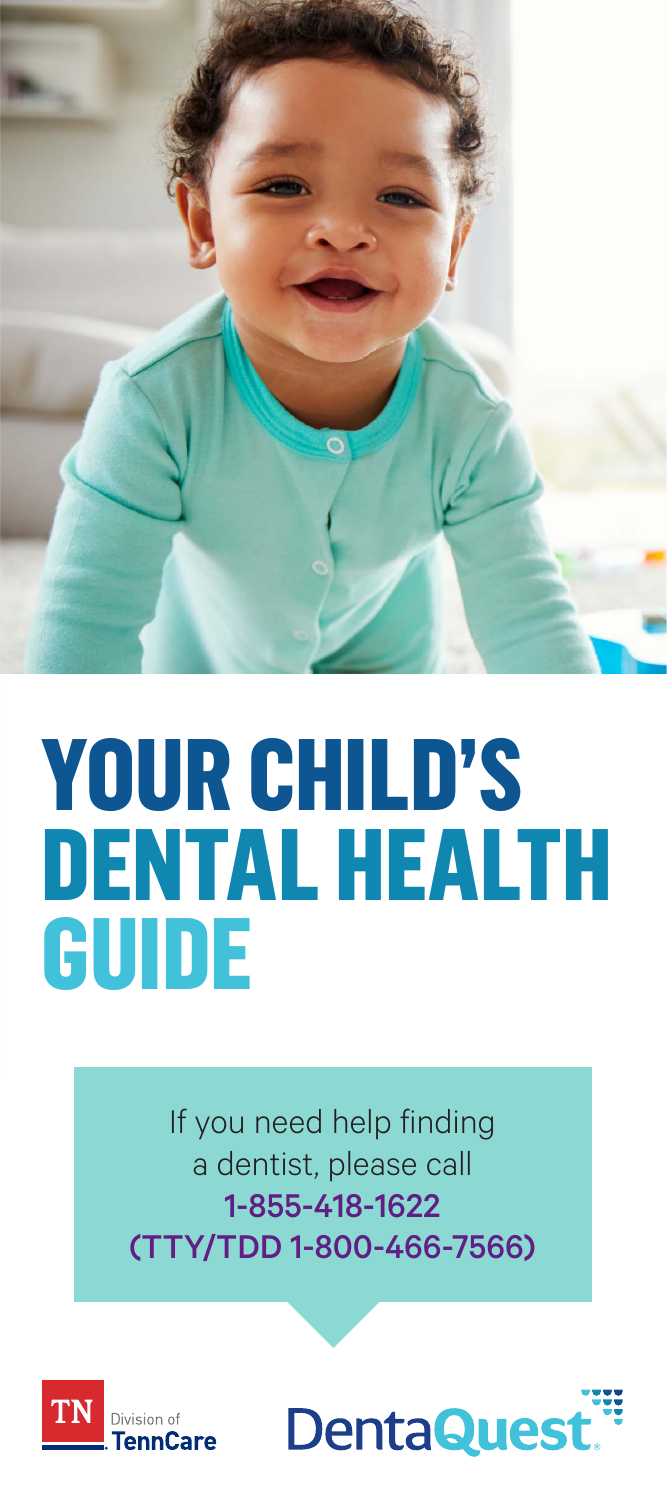## **WELCOME TO DENTAQUE YOUR CHIL DENTAL PROGRA UNDER TENNCA**

We are glad your child is a TennCare member. We are here to help you get the dental care your child needs.

Dental care is very important for your child's health and well-being. Your child needs to have checkups every six months at his or her Dental Home. A Dental Home is the dentist's office where your child goes regularly for dental care. Only dentists that participate with DentaQuest can treat your child for dental services.

As a TennCare member your child has been assigned a Dental Home. You can find the name and location of your child's Dental Home listed at the top of the letter that was sent to you with your child's ID card.

#### If you need help knowing who your dental home is, or would like to change your child's Dental Home, call DentaQuest at 1-855-418-1622.

You can also find a list of dentists that work with DentaQuest on our website. Go to: [DentaQuest.com/state-plans/regions/tennessee](http://DentaQuest.com/state-plans/regions/tennessee).

From this page, click on the Member Page Tab, and select Find a Dentist from the drop-down menu. Information on the page will tell you how to choose a dentist.

Call your child's Dental Home and schedule an appointment for a checkup today. Do not wait to see a dentist until your child has a problem.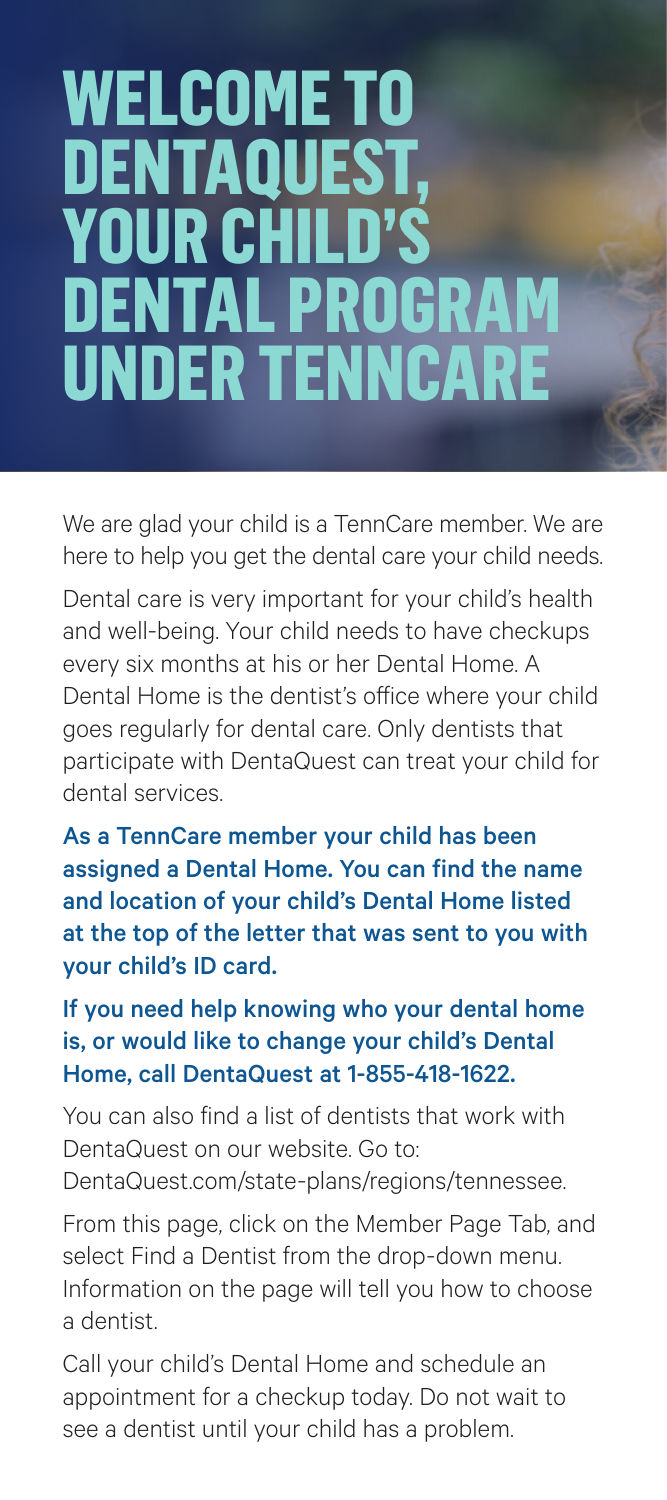

### **CARING FOR YOUR CHILD'S TEETH**

#### Babies and Toddlers

- Clean your baby's gums with a damp cloth.
- Once teeth show, clean them with a soft bristled toothbrush with a smear (the size of a grain of rice) of fluoride toothpaste.
- Do not put your baby to sleep with a bottle because it causes baby bottle tooth decay. Instead of a bottle:
	- Offer a blanket or favorite tov
	- Give baby a warm bath
	- Rock baby to sleep
	- As a last resort, allow WATER ONLY in the bottle
	- It may take about 3 to 7 nights of the child crying to break the bedtime bottle habit.
- Wean your child from pacifiers and the bottle between 9 and 12 months of age.
- Take your child to the dentist before their 1st birthday or after the first tooth shows.
- Brush your toddler's teeth twice a day. Use a smear of fluoride toothpaste (the size of a grain of rice) for children age 6 months to 2 years and a pea-sized amount of paste for children age 3 years to 6 years.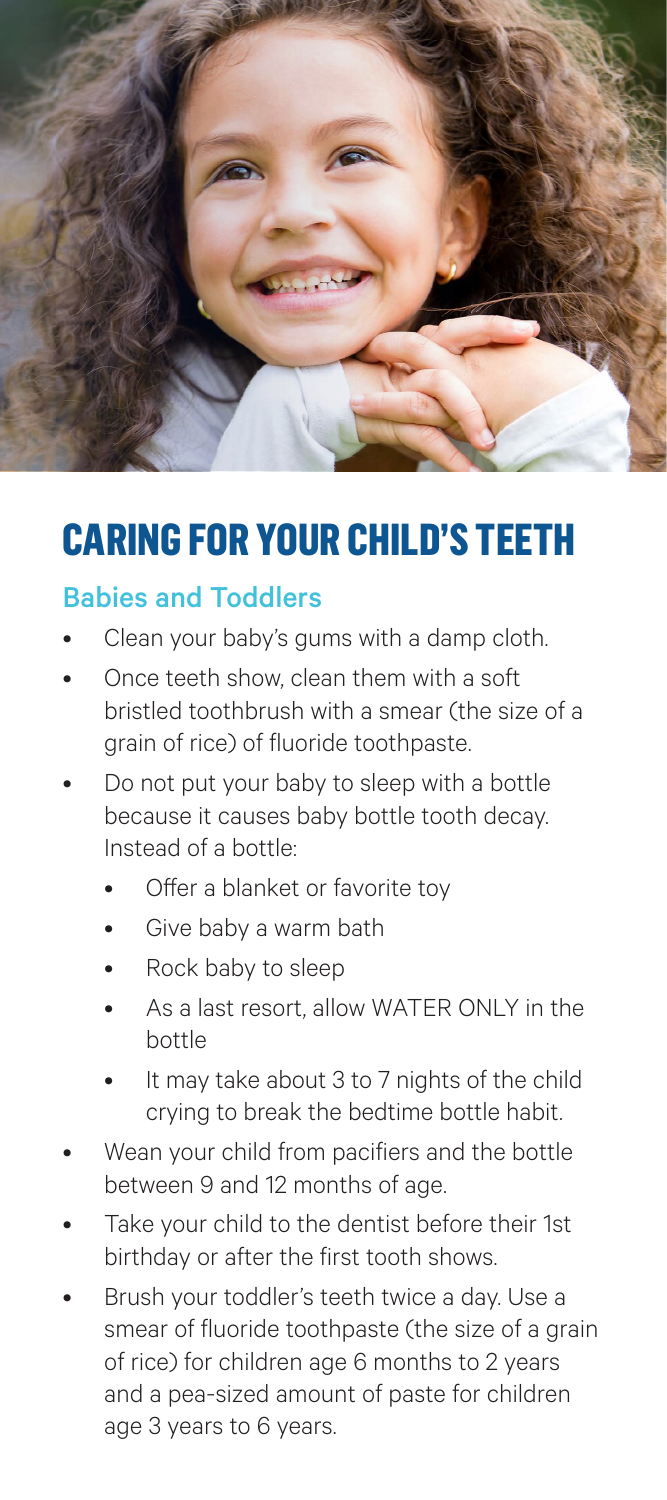#### Young Children

- Make sure your child brushes their teeth twice a day with fluoride toothpaste and flosses once a day.
- Many early cavities start with white spots that turn brown. After your child brushes, examine their mouth. If you notice white spots or bleeding gums, go to your dentist.
- Change your child's tooth brush every three months.
- Ask your dentist about sealants for your child's teeth.
- Have your child drink tap water that contains fluoride.
- Serve healthy snacks and meals. Avoid sticky or sweet foods and sugary drinks.
- Bacteria can spread from sharing spoons, cups, toothbrushes or anything that goes in the mouth.
- Don't let children share utensils.

#### **Teens**

- Keep an eye out to make sure your teen is maintaining good oral health habits.
- Buy sugar-free gum if your teen chews gum. Don't stock up on sodas and sports drinks for your teen.
- Teens who play contact sports should wear a mouthguard.
- Don't approve a tongue or lip piercing.

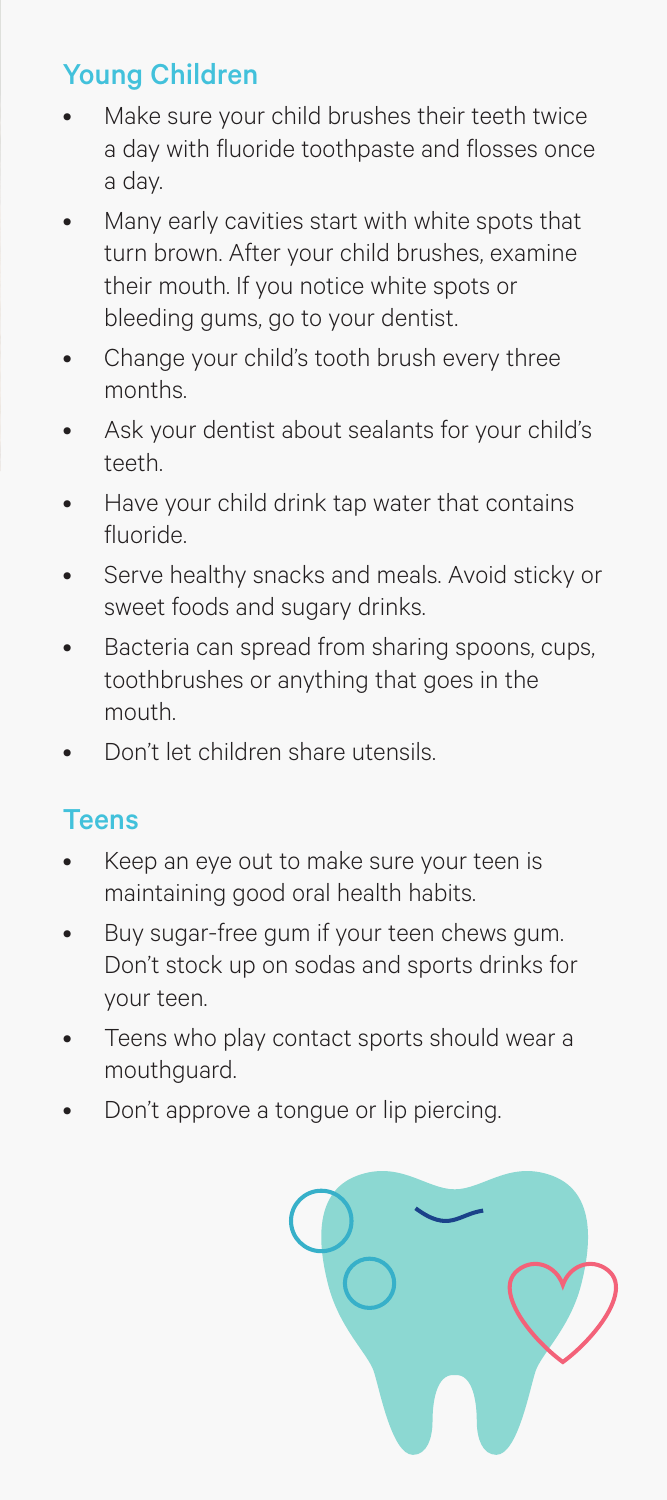## **SEALANTS HELP PREVENT CAVITIES**

Brushing and flossing are the best ways to help prevent cavities. But it's not always easy to clean every surface of teeth. Back teeth – called molars – have deep grooves that can trap food. This can lead to a buildup of bacteria that can cause a cavity.

Sealants can help keep molars clean. A sealant is a thin coating that covers the chewing surface of the back teeth. Sealants are quick and easy to apply. No drilling is needed.

Your child should get sealants as soon as the back teeth erupt. The first molars appear around age 6. The second molars come in around age 12. Sealants can reduce the risk of cavities by nearly 80%.

Sealants can also be used on early decay to prevent further damage to the tooth. Because some sealants are clear, your dentist can keep an eye on the tooth to make sure the sealant is doing its job.

## **WHAT IS SILVER DIAMINE FLUORIDE?**

Silver diamine fluoride (SDF) is a safe and effective children's fluoride treatment that can help control tooth decay.

It is applied to the affected tooth with a brush by a dentist. The process is quick and painless. When SDF is applied, the decayed area will stain black. This means the decay in the tooth is being stopped.

SDF can stop decay from spreading. It is an effective treatment for kids whose cavities cannot be treated at one time. It also recommended for children with disabilities or those who are unable to sit for longer cavity treatments.

In some cases, no further treatment for the decayed tooth is needed. But many teeth treated with SDF will still need a filling or crown in the future. Your dentist will watch the tooth and determine if further treatment is needed.

If SDF is recommended for your child, your dentist will answer any questions you may have.